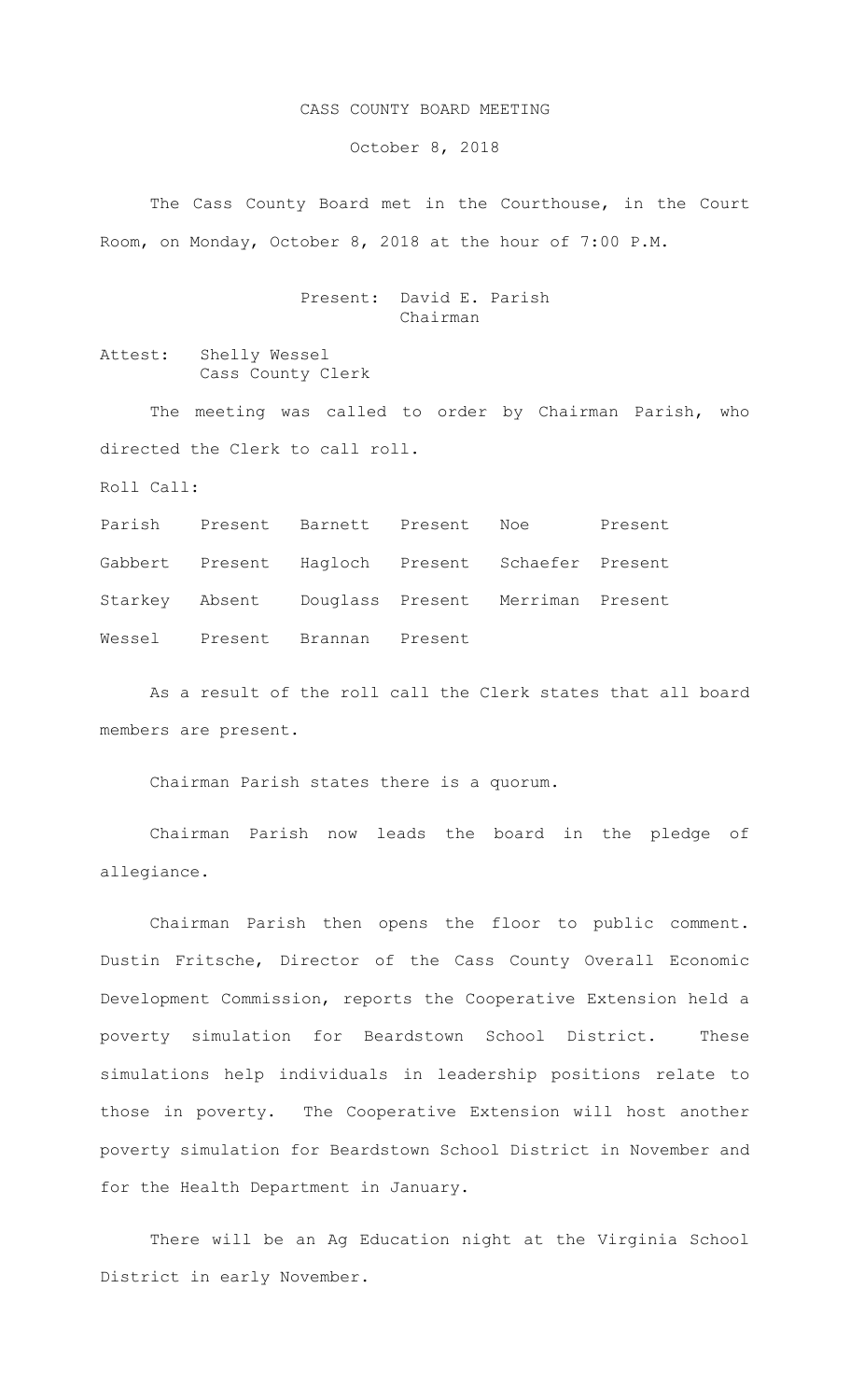The Clerk next reads the minutes from the September 10, 2018 Cass County Board Meeting. Parish comment will be removed.

Brannan makes a motion to approve the minutes "as amended" is made by Douglass and seconded by Gabbert. The vote is by acclamation and declared carried.

The Chairman directs the Clerk to read the correspondence.

The Clerk notes no correspondence was received.

Chairman Parish next calls for reports from the standing committees:

Barnett, reporting for the Courthouse and Jail committee, reports the committee met on October 4th and approved all bills.

Hagloch, Chairman of the Road and Bridge Committee, reports the Road and Bridge committee met on October 1st and approved all bills.

Merriman, Chairman of the Public Safety, Environment and Housing Committee, reports the committee met on September 24, 2018. Roger Lauder met with the Corp of Engineers.

Merriman reports Animal Control met September 27<sup>th</sup>. 13 dogs were picked up, 4 were returned to their owners, 1 was adopted and 8 were euthanized.

Merriman, reporting for Cass Rural Water, reports the committee met September 25th. The Newmansville extension is complete except for some landscaping.

Brannan, reporting for the Health Board, reports the committee met September 25th. Francine Sweetin, Head of Environmental Health, has resigned.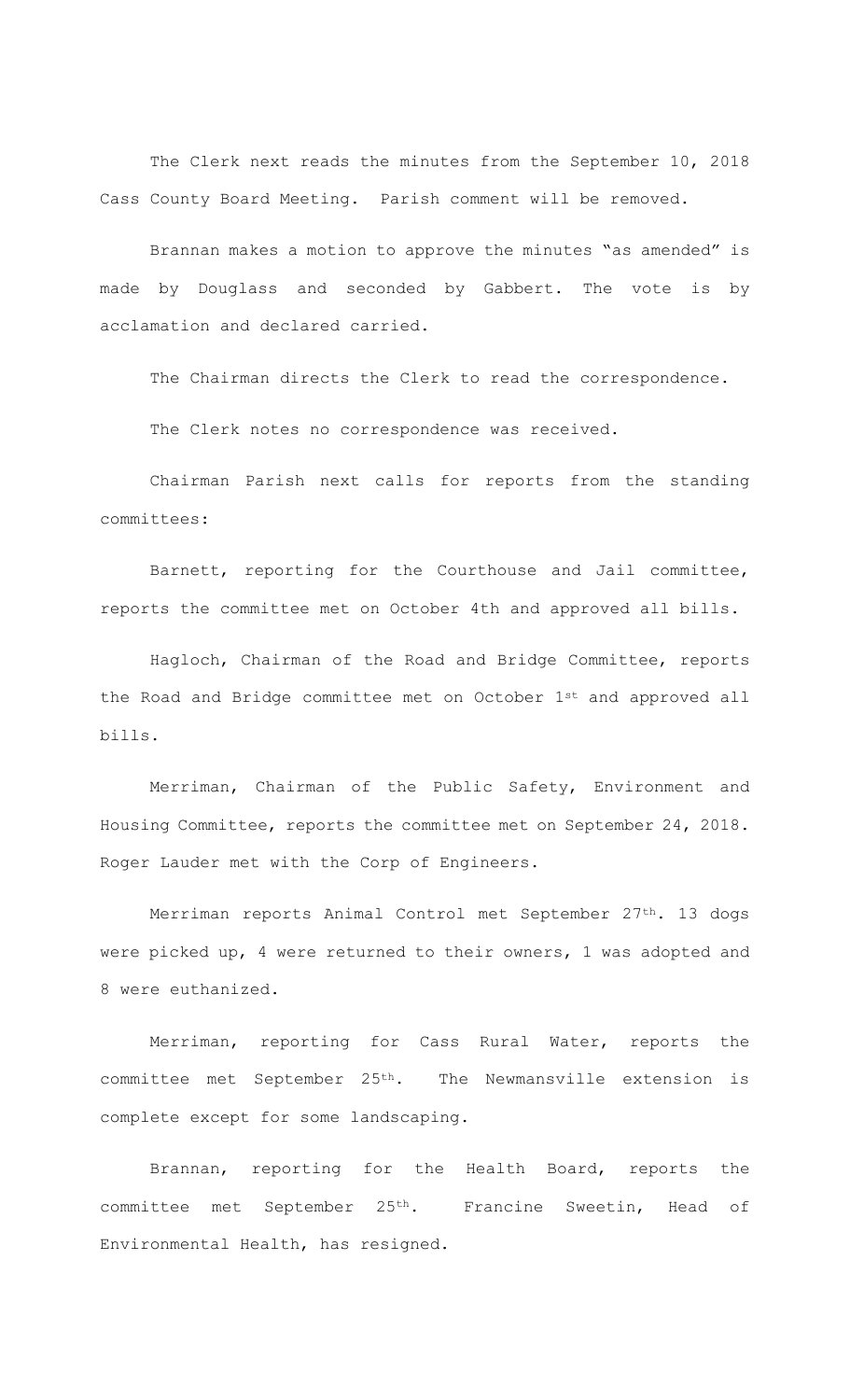Dr. Curry is starting in December.

Brannan, reporting for the Housing Authority, reports they met September 20th. Rushville is considering a 25 unit housing development. Cass County would get a management fee for overseeing the project.

A ribbon cutting ceremony for the Virginia Affordable Housing (Sagebrook Estates) is being held October 10th.

Barnett, reports the Finance and Judiciary Committee met. The tentative approval of the Cass County Budget and Levies will be presented at this meeting.

Merriman, reporting for the Supervisor of Assessments Committee, reports the committee met September 17th. Terri Cooper published the assessment changes in the Star-Gazette.

Schaefer, Chairman of the Policies and Procedures Committee, reports most employees have returned their signed policy manual agreement.

Hagloch, Chairman of the Insurance and Bonds Committee, reports the committee has met with both the Highway and Fraternal Order of Police regarding the insurance changes. Both unions have accepted the changes as presented. There will be an informational meeting for the employees at TO's Pizza on October 16th.

Hagloch, Chairman of the E-9-1-1 Committee, reports the committee met September 24th and approved all bills. The County has not yet returned the Dispatching contract. Hagloch notes there is a one-year or a three-year contract, and recommends the County accept the one year contract.

A motion to accept the one-year dispatching contract in the amount of \$43,680, a 5% increase from last year, is made by Hagloch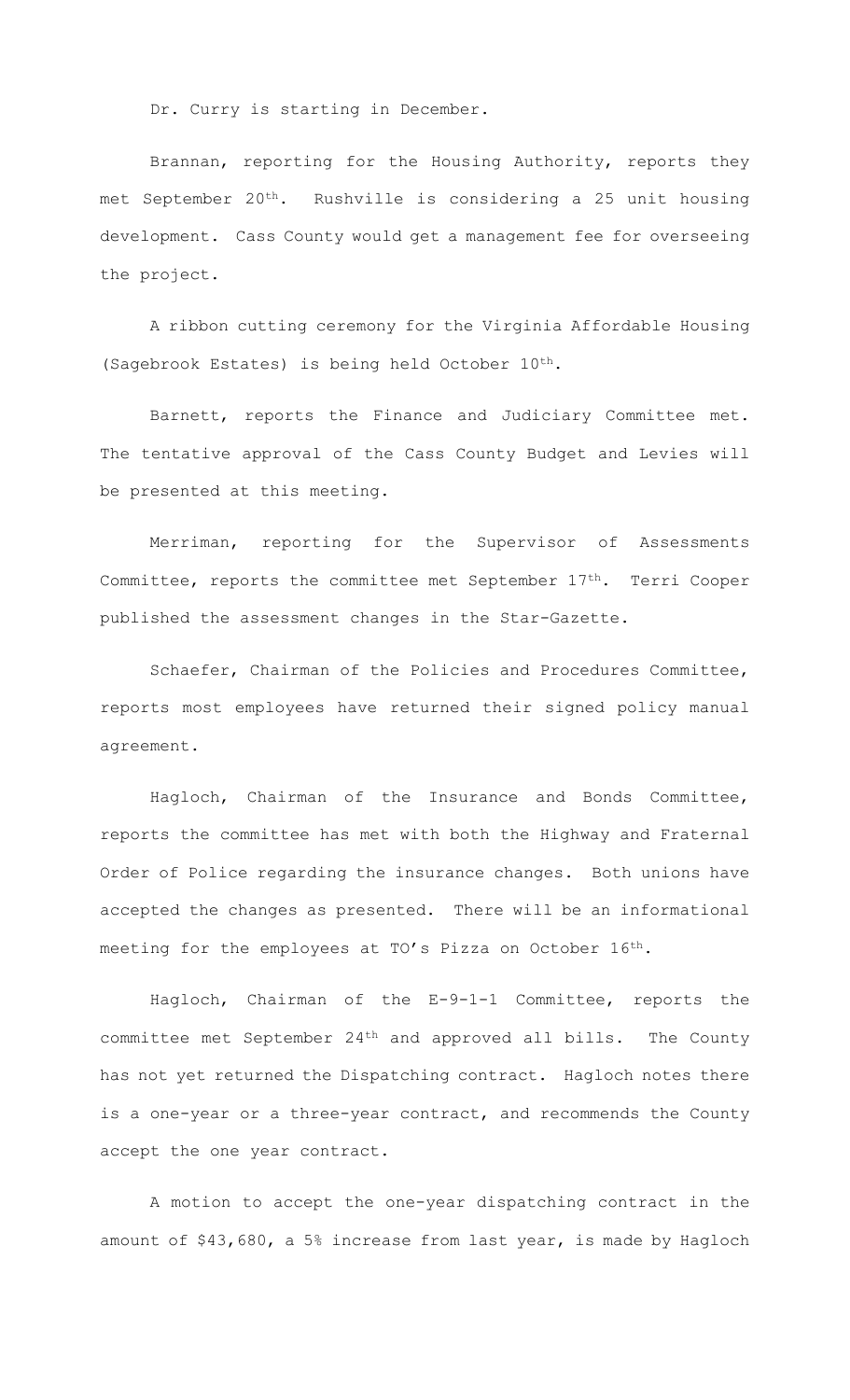and seconded by Barnett. The vote is by acclamation and declared carried.

Schaefer, Chairman of the Arenzville Rural Water Committee, reports the committee has completed the Application for Rural Development.

The due date for water bills has been changed from the 10<sup>th</sup> to the 15th of each month.

North Morgan Water Coop is interested in merging with the Cass Rural Water Coop.

Schaefer, reporting for the Cooperative Extension, reports the committee met September  $27<sup>th</sup>$ . The committee has updated the officer's seats.

Schaefer, reporting for Mental Health, reports the Community Hope and Recovery Center is offering anger management classes to combat domestic violence.

The committee is seeking bids for the roof repair. So far one bid in the amount of \$1,500 has been received.

There are no reports from the following committees:

Legislative

Liquor Control

Economic Development

O.E.D.C. Tourism

Beardstown T.I.F.

The Board next moves on to new business.

The Clerk next presents the appointments to the Mud Creek Drainage District and Cass County Planning Commission. A motion to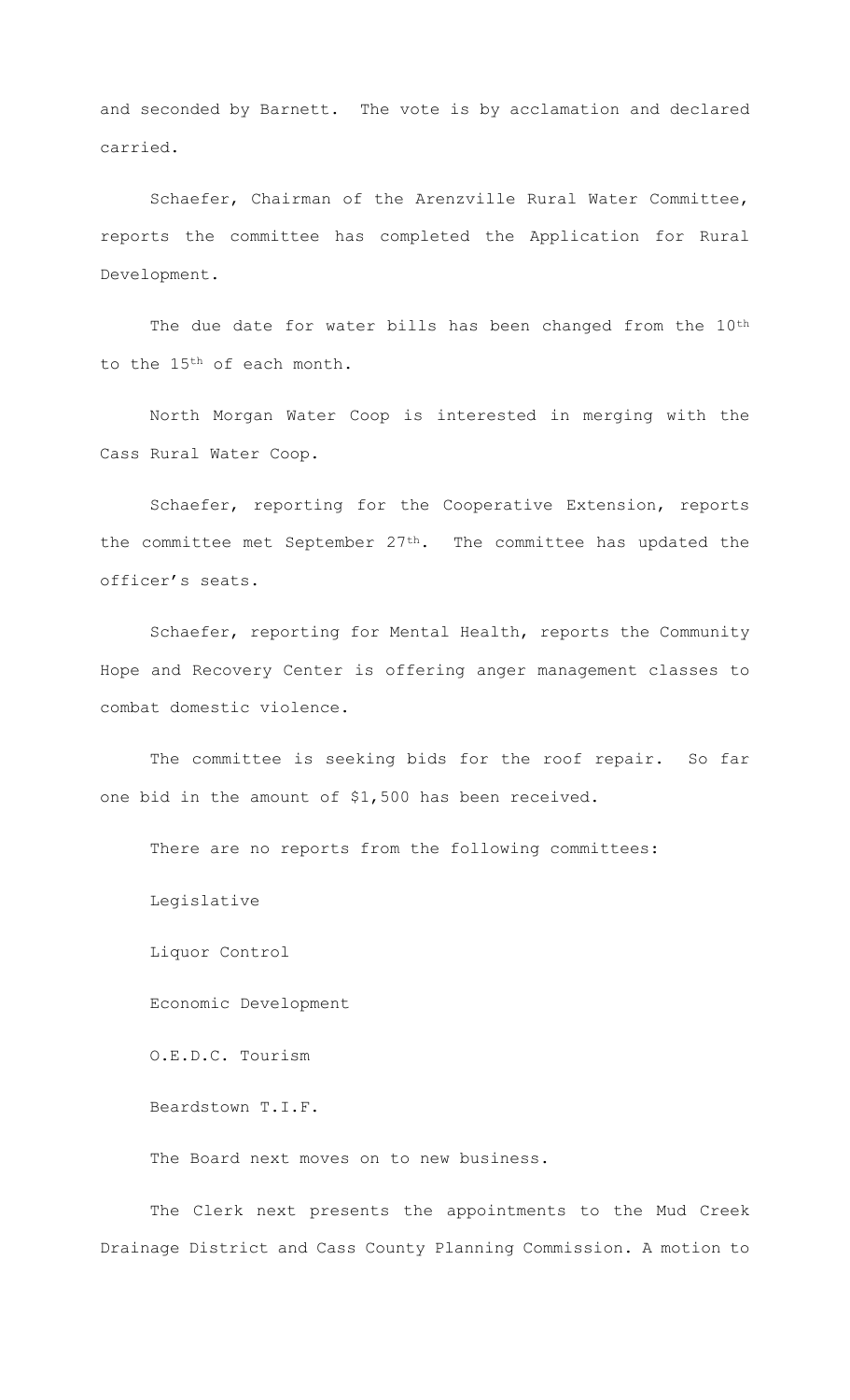approve the appointments is made by Brannan and seconded by Merriman. The vote is by acclamation and declared carried.

 The Clerk next presents the Approval of County Clerk's Proposed Predictable Fee Schedule Resolution. A motion to approve the resolution is made by Douglass and seconded by Gabbert. The vote is by acclamation and declared carried. The Clerk next presents for Tentative Approval of the Fiscal Year 2018-2019 Cass County Budget and Levies. A motion to approve is made by Merriman and seconded by Wessel. Chairman Parish directs the Clerk to call roll.

The Clerk calls roll.

Roll Call:

| Parish  | Yes                         | Barnett Yes |     | Noe          | Yes |
|---------|-----------------------------|-------------|-----|--------------|-----|
| Gabbert | Yes                         | Hagloch Yes |     | Schaefer Yes |     |
|         | Starkey Absent Douglass Yes |             |     | Merriman Yes |     |
| Wessel  | Yes                         | Brannan     | Yes |              |     |

The Clerk next presents the Approval of Cass County Trustee Resolutions. A motion to approve the resolutions is made by Schaefer and seconded by Barnett. The vote is by acclamation and declared carried.

The Clerk next presents the monthly reports for the Sheriff, Treasurer, Zoning Officer, Circuit Clerk, County Clerk, Death Examiner, Maintenance Engineer, State's Attorney, and Public Defender. A motion to receive the reports is made by Schaefer and seconded by Brannan. The vote is by acclamation and declared carried.

The approval of claims is next presented. A motion to approve the claims is made by Hagloch and seconded by Barnett. Chairman Parish directs the Clerk to call roll.

The Clerk calls roll.